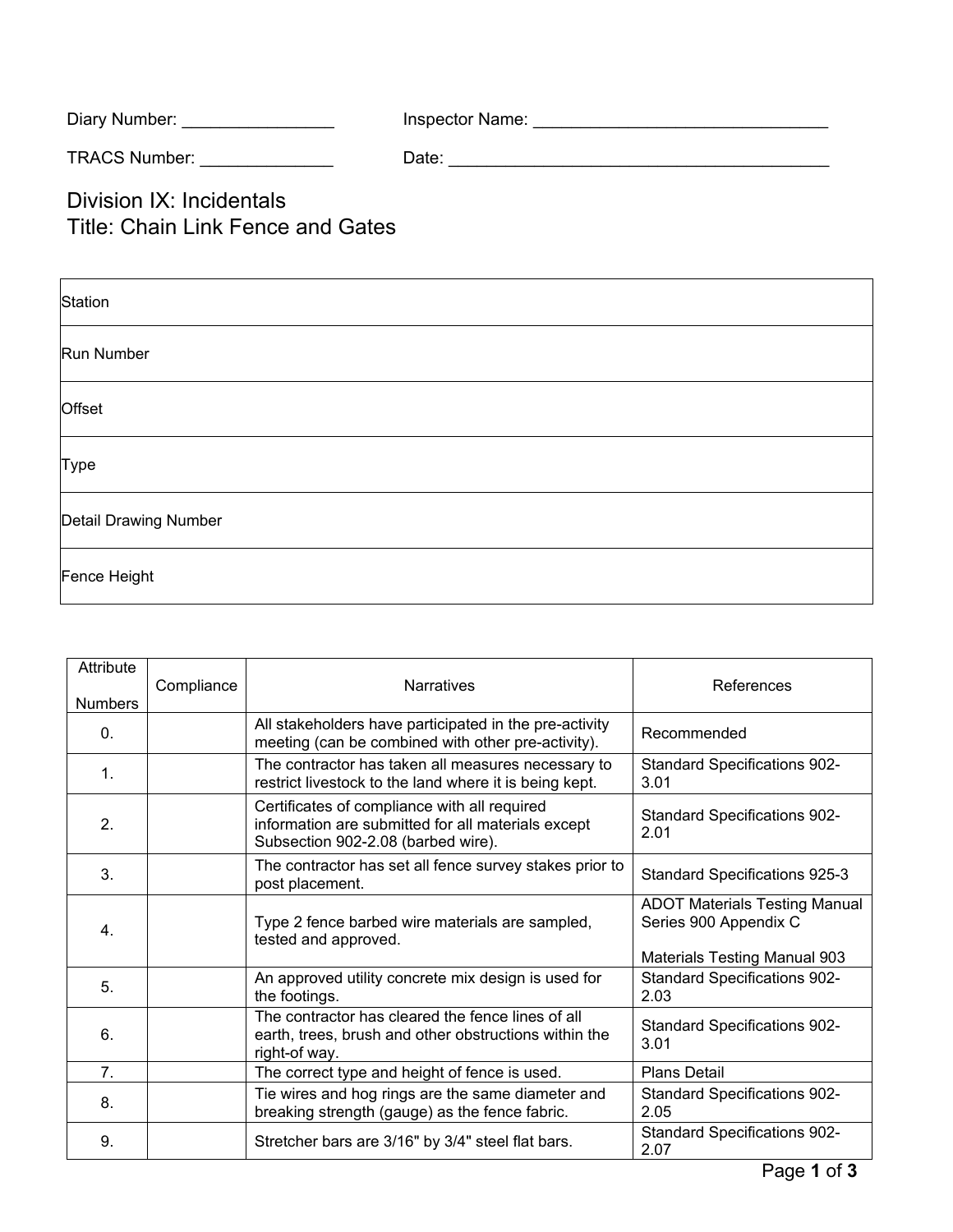| 10. | Stretcher bar bands are 1/8" by 1" preformed steel<br>bands. [Construction Standard Drawings]                                                                                                                                | <b>Standard Specifications 902-</b><br>2.07    |
|-----|------------------------------------------------------------------------------------------------------------------------------------------------------------------------------------------------------------------------------|------------------------------------------------|
| 11. | Fence along the right of way is located 6" in from the<br>staked right of way line.                                                                                                                                          | Standard Drawing C-12.20                       |
| 12. | Line posts are spaced at not more than 10 feet<br>(center to center) measured parallel to the ground<br>slope.                                                                                                               | Standard Drawing C-12.20                       |
| 13. | The foundation holes are the proper size (minimum<br>10 inches in diameter) and spaced as shown on the<br>plans.                                                                                                             | Standard Drawing C-12.20                       |
| 14. | All posts are placed plumb unless otherwise directed<br>by the Engineer.                                                                                                                                                     | <b>Standard Specifications 902-</b><br>3.02    |
| 15. | Identical line posts are used throughout the project.                                                                                                                                                                        | <b>Standard Specifications 902-</b><br>2.02(A) |
| 16. | Changes in the fence vertical alignment of 10<br>degrees or more have a corner post assembly (strain<br>post).                                                                                                               | <b>Standard Specifications 902-</b><br>3.02    |
| 17. | Changes in the fence horizontal alignment of 30<br>degrees or more have a corner post assembly (strain<br>post).                                                                                                             | <b>Standard Specifications 902-</b><br>3.02    |
| 18. | Intermediate post assemblies (Strain Posts) are<br>placed at intervals of 500 feet or midway between<br>pull posts (strain posts) when the distance between<br>such posts is less than 1,000 feet and more than 500<br>feet. | <b>Standard Specifications 902-</b><br>3.02    |
| 19. | Tubular posts are fitted with rain-proof tops.                                                                                                                                                                               | <b>Standard Specifications 902-</b><br>2.02(A) |
| 20. | The concrete has cured 72 hours before the fabric is<br>attached to the posts, unless high-early strength<br>concrete was used?                                                                                              | <b>Standard Specifications 902-</b><br>3.02    |
| 21. | Chain link fence fabric is fastened on the outward<br>facing side of the posts, unless otherwise directed by<br>the Engineer (e.g. on concave curve).                                                                        | <b>Standard Specifications 902-</b><br>3.03    |
| 22. | Fence fabric 60" or less in height is knuckled (bent<br>over) at the top and barbed at the bottom.                                                                                                                           | <b>Standard Specifications 902-</b><br>3.03    |
| 23. | Fence fabric is 11 gauge for all fence 60 inches or<br>less in height.                                                                                                                                                       | <b>Standard Specifications 902-</b><br>2.04    |
| 24. | Fence fabric over 60 inches in height is barbed at<br>both selvages (Top and bottom).                                                                                                                                        | <b>Standard Specifications 902-</b><br>2.04    |
| 25. | Fence fabric is 9 gauge for all fence over 60 inches.                                                                                                                                                                        | <b>Standard Specifications 902-</b><br>2.04    |
| 26. | Fence fabric is stretched taut and attached to the<br>posts and tension wires as specified.                                                                                                                                  | <b>Standard Specifications 902-</b><br>3.03    |
| 27. | Tension wire is stretched taut along the top and<br>bottom of the chain link fabric.                                                                                                                                         | <b>Standard Specifications 902-</b><br>3.03    |
| 28. | On Type 1 fence, the bottom tension wire is 3 inches<br>from the top of crown on the concrete footing.                                                                                                                       | Standard Drawing C-12.20                       |
| 29. | On Type 2 fences, the bottom tension wire is just<br>clear of concrete footing.                                                                                                                                              | Standard Drawing C-12.20                       |
| 30. | On Type 2 chain link fence the barbed wire is<br>installed as specified.                                                                                                                                                     | Standard Drawing C-12.20                       |
| 31. | There are a maximum of two splices on barbed wire<br>between post assemblies (strain posts) but not on the<br>same wire.                                                                                                     | <b>Standard Specifications 902-</b><br>3.04    |